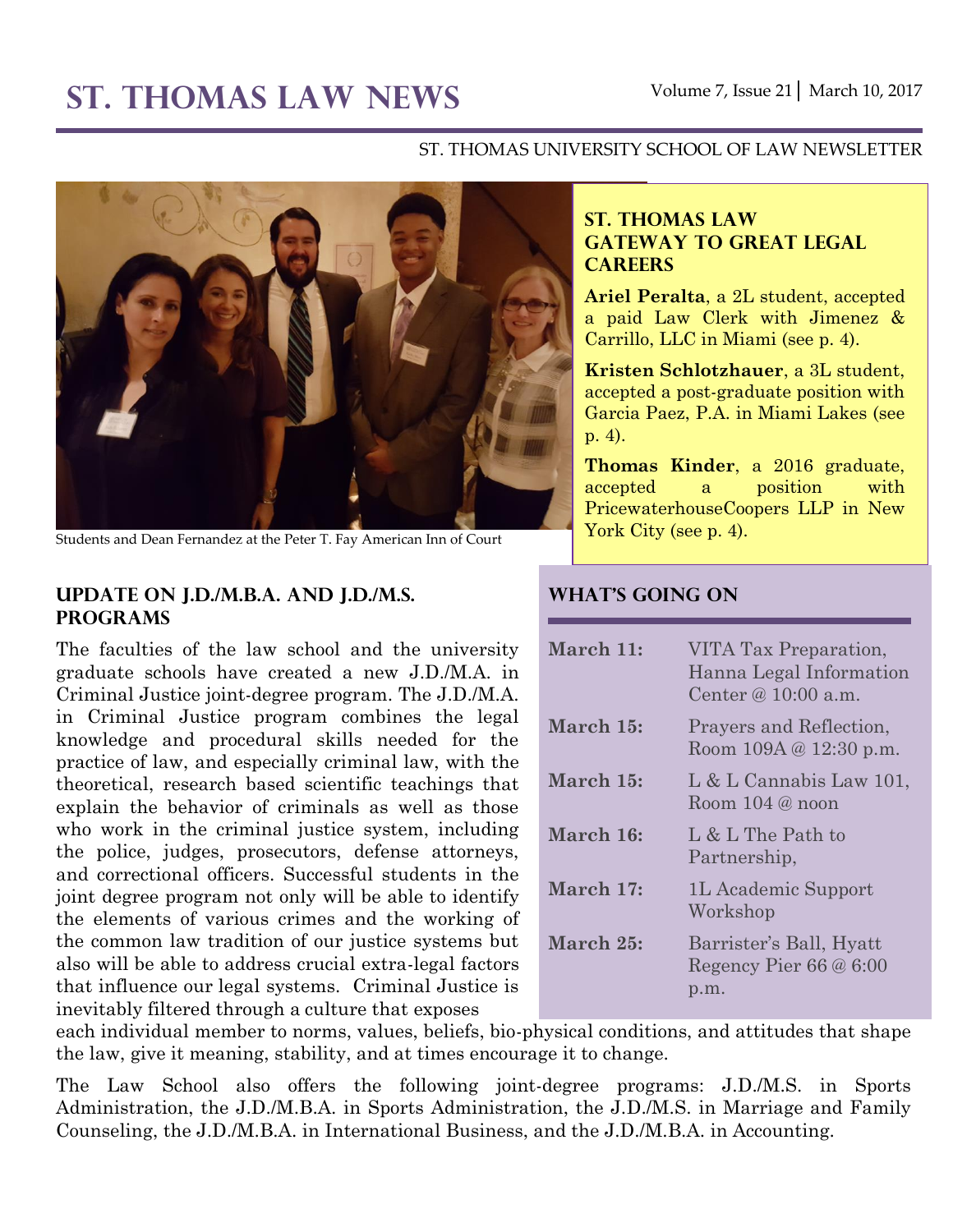These programs offer St. Thomas students the opportunity to complete both the Juris Doctor and a Master's degree in the three years it typically takes to complete the Juris Doctor degree alone. The respective graduate schools and the law school all have agreed to accept credits from courses taken at the other schools, thereby reducing the total number of credits needed for both degrees.

A law student is required to take the entire first year law school curriculum before he or she can begin the joint degree program. Law students will not be given credits for any master level courses taken before matriculating into the law school, nor will they be given any credit toward the J.D. for courses taken at colleges other than St. Thomas University.

Any law student who is in good standing at the completion of his or her first year of law school is eligible for admission into any of the joint degree programs. Students must meet all admission requirements for St. Thomas University graduate programs. A law student wishing to matriculate into one of the joint degree programs must file an application for admission with the applicable graduate program prior to the deadline established by the graduate program.

After filing the application, the student must meet with the faculty advisor from the graduate school to which he or she seeks admission. The faculty advisor of the graduate school will ensure that the degree program will meet the student's educational objectives, and ensure that the student has the requisite background and skills in the relevant areas of study to successfully compete in the graduate degree program. Upon approval by the relevant faculty advisor and completion of the first year of law school, the student will be admitted into the joint degree program.

Any law student who desires additional information regarding the joint degree programs should consult with the Graduate Admissions Office in Dooner Hall. The faculty advisor for each of the programs is as follows: M.B.A. and M.S. in Sports Administration, Dr. Ted Abernethy [\(tabernethy@stu.edu\)](mailto:tabernethy@stu.edu); M.B.A. in International Business, Dr. Raul Carrillo [\(rcarrillo@stu.edu\)](mailto:rcarrillo@stu.edu); M.B.A. in Accounting, Dr. Craig Reese [\(creese@stu.edu\)](mailto:creese@stu.edu); M.S. in Marriage and Family Counseling, Dr. Cindy Silitsky [\(csilitsky@stu.edu\)](mailto:csilitsky@stu.edu), and M.A. in Criminal Justice, Dr. Gary Feinberg [\(gfeinberg@stu.edu\)](mailto:gfeinberg@stu.edu). Law students interested in one of the programs should e-mail and discuss the program with the respective faculty advisor. With regard to the J.D. component of the joint degree programs, please contact Assistant Dean John Hernandez [\(jhernandez@stu.edu\)](mailto:jhernandez@stu.edu).

## **Donor scholarship recipients announced**

| The Tamara L. Crouch Memorial Scholarship                                | Thomas Woldeghiorghis                                                   |
|--------------------------------------------------------------------------|-------------------------------------------------------------------------|
| Vitore Marku Right to Health Award                                       | Pryscilla Nicolau                                                       |
| Georges William Human Rights Scholarship                                 | Pryscilla Nicolau<br>Tomas Randle                                       |
| Amy Ronner & Dr. Michael Pacin<br>Dr.<br>Therapeutic Jurisprudence Award | Darara Atomsa<br>Harold Malcom<br>Tomas Randle<br>Thomas Woldeghiorghis |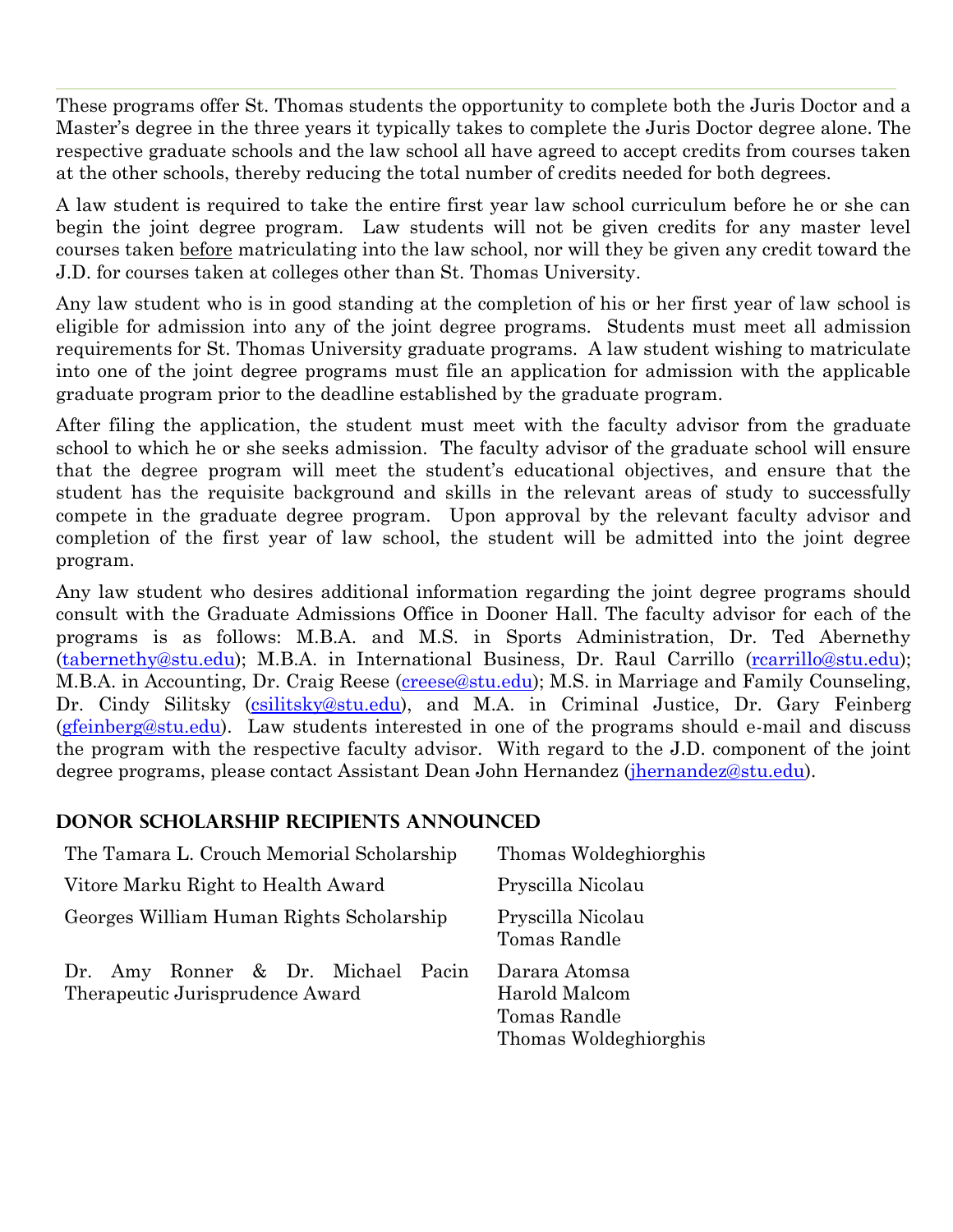## **Coaching Middle School Mock Trial Team**

St. Thomas Law Trial Team member **Patsy Rampersaud** (2L) and Public Sector Career Counselor **Robert Jack** visited Hubert O. Sibley K-8 Academy in January to coach a middle school mock trial team. This team will participate in the Miami Dade Public Schools Middle School Mock Trial Competition at St. Thomas Law on March 2, 2017. The students practiced their opening statements and direct exams of witnesses from their case, Skyler Reed v. Cameron Jackson, a civil damages case. Pictured are Ms. Rampersaud and Mr. Jack along with three students and the



school's principal, **Mr. Michael Charlot**, a graduate of St. Thomas University's Biscayne College.

#### **How to Gain Exposure and Set Yourself Apart in a Crowded Market Lunch and Learn**

On February 16, 2017, the Broward County Hispanic Bar Association presented at St. Thomas Law on the topic of "*How to Gain Exposure and Set Yourself Apart in a Crowded Market*." Fourteen students were in attendance at the lunch and learn session.



### **Guardian ad Litem Lunch and Learn**

The Office for Career Development hosted the Guardian ad Litem Program (11th Judicial Circuit) on February 13, 2017 with Jeff Beal, Volunteer Recruiter and Jorge Tormes, Lead Attorney. More than 25 students were in attendance at the session to learn about volunteering, internships, and careers with the GAL Program, which represents the best interests of children in Dependency Court cases of abuse, neglect or abandonment. Students interested in volunteering can e-mail Mr. Beal directly at

[Jeffrey.Beal@gal.fl.gov](mailto:Jeffrey.Beal@gal.fl.gov) or speak with **Robert Jack**, Public Sector Career Counselor in the Office for Career Development.

#### **National Trial Lawyers Summit**

On February 5 thru February 8, 2017, more than 20 STU Law students attended The National Trial Lawyers Summit in, Miami Beach. The 4 day event was held at the Loews Hotel and included nationally known speakers and presenters. The students' attendance at the Summit was sponsored by law firm members of The National Trial Lawyers organization.

Pictured: **Jannel Palenzuela** (1L), **Christina Arroyo** (1L), **Shari Linton** (1L), **Peter Abraham** (1L), **Julie Vega** (1L), and **Chris Tinton** (1L).